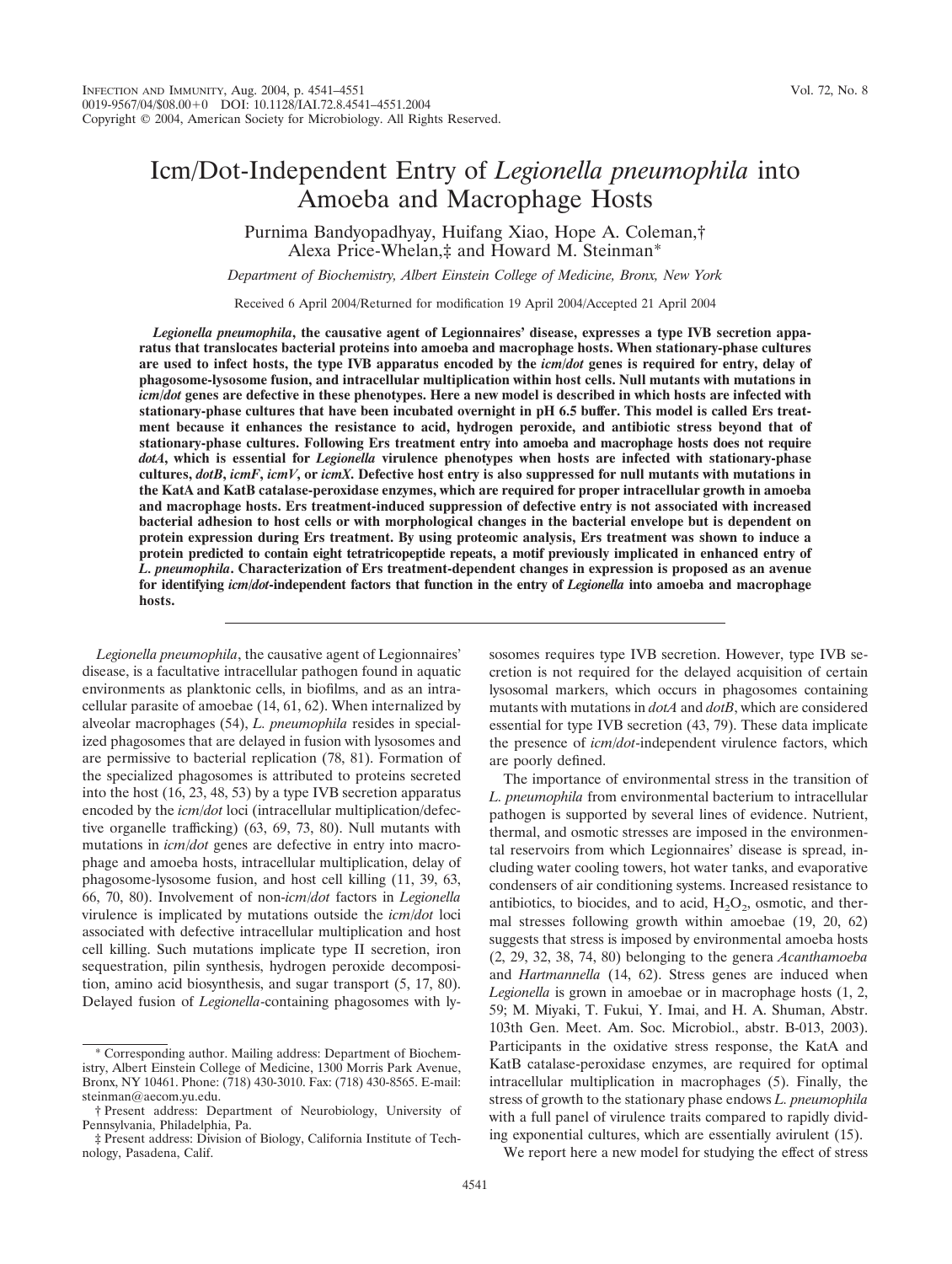| Strain or plasmid       | Genotype or features                                                                                                  |            |  |  |
|-------------------------|-----------------------------------------------------------------------------------------------------------------------|------------|--|--|
| <b>Strains</b>          |                                                                                                                       |            |  |  |
| JR32                    | Salt-sensitive isolate of AM511 (Philadelphia-1 $\text{Sm}^r$ r <sup>-</sup> m <sup>+</sup> )                         | 66         |  |  |
| $k \times A$ (PB126)    | JR32 $katA::Gmr$                                                                                                      | 6          |  |  |
| $katB$ (PB117)          | JR32 $katB::\Omega$ Cm <sup>r</sup>                                                                                   | 7          |  |  |
| $icmS$ (GS3001)         | JR32 icmS3001::Km                                                                                                     | 68         |  |  |
| $icmP$ (GS3002)         | JR32 icmP3002::Km                                                                                                     | 68         |  |  |
| $icmX$ (LELA921)        | JR32 icmX921::Tn903dIIlacZ                                                                                            | 66         |  |  |
| $icmF$ (LELA1275)       | JR32 icmF1275::Tn903dIIlacZ                                                                                           | 66         |  |  |
| $icmV$ (LELA1747)       | JR32 icmV1747::Tn903dIIlacZ                                                                                           | 66         |  |  |
| $dotB$ (LELA2883)       | JR32 dotB2883::Tn903dIIlacZ                                                                                           | 66         |  |  |
| $dotA$ (LELA3118)       | JR32 dotA3118::Tn903dIIlacZ                                                                                           | 66         |  |  |
| icmS complemented       | GS3001/pGS-Lc-37-14                                                                                                   | 71         |  |  |
| icmP complemented       | GS3002/pGS-Lc-34-14                                                                                                   | 71         |  |  |
| $icmF$ complemented     | LELA1275/pGS-Lc-55-14                                                                                                 | 71         |  |  |
| katA complemented       | PB126/pMMB207αB-Km-14::katA                                                                                           | 6          |  |  |
| Plasmids                |                                                                                                                       |            |  |  |
| pMV206.hyg              | BspHI to SmaI hygromycin resistance cassette from p16R1 in pMV206 with Km <sup>r</sup><br>resistance cassette removed | 33         |  |  |
| pJN105                  | pBBR1MCS-5 with <i>araC</i> and $P_{\text{BAD}}$ regions before the polylinker, Gm <sup>r</sup>                       | 55         |  |  |
| pJN105-hygro-GFP        | pJN105 with hygromycin resistance and GFP                                                                             | This study |  |  |
| pGS-Lc-37-14            | $icmTS$ in pMMB207 $\alpha$ B-Km-14                                                                                   | 71         |  |  |
| pMMB207                 | RSF1010 derivative, IncQ, oriT, lacIq, Ptac, Cm <sup>r</sup>                                                          | 52         |  |  |
| pGS-Lc-34-14            | $icmPO$ in pMMB207 $\alpha$ B-Km-14                                                                                   | 71         |  |  |
| pGS-Lc-55-14            | icmF and tphA in pMMB207 $\alpha$ B-Km-14                                                                             | 71         |  |  |
| $pMMB207\alpha B-Km-14$ | pMMB207, $lacZ\alpha$ , MCS, with $mobA::Kmr$                                                                         | 70         |  |  |
| pMMB207αB-Km-14::katA   | <i>katA</i> in BamHI site of $pMMB207\alpha B\text{-Km-14}$ opposite the direction of Ptac                            | 6          |  |  |
| pGS-GFP-04              | gfp in pMMB207                                                                                                        | 39         |  |  |

TABLE 1. Strains and plasmids used in this study

on entry of *L. pneumophila* into amoebae and macrophages: overnight incubation of stationary-phase cultures in a phosphate-saline buffer. The model is called Ers treatment (enhanced resistance to stress) because it enhances resistance of stationary cultures to acid,  $H_2O_2$ , and antibiotic stresses. Ers treatment suppresses the defective entry into amoeba and macrophage hosts of null mutants with mutations in *dotA* and *dotB*, other *icm*/*dot* genes, and *katA* and *katB* genes. Since the *icm*/ *dot* genes are not required for host entry of Ers-treated *Legionella*, *icm*/*dot*-independent entry factors are implicated in the Ers treatment model. Thus, analysis of Ers treatment-induced gene expression may be an avenue for identifying *icm*/*dot*independent factors involved in the entry of *Legionella* into eukaryotic hosts.

### **MATERIALS AND METHODS**

**Bacterial strains and culture conditions.** All *L. pneumophila* mutants were derived from serotype 1 wild-type strain JR32 (66, 83) (Table 1). *Legionella* strains were revived from frozen storage on charcoal–*N*-(2-acetamido)-2-aminoethanesulfonic acid (ACES)-buffered pH 6.9 yeast extract agar plates and then cultured in ACES-buffered pH 6.9 yeast extract (AYE) broth (27, 40). Exponential- and stationary-phase cultures were grown to optical densities at 600 nm of  $0.5$  to  $0.9$  and  $>2.5$ , respectively  $(15)$ . When required, chloramphenicol, hygromycin sulfate, and gentamicin sulfate were present at concentrations of 5, 100, and  $10 \mu g/ml$ , respectively. Ers-treated cultures were prepared by resuspension of stationary-phase cultures in *Acanthamoeba castellanii* buffer (AC buffer) (50), followed by incubation for 16 to 19 h. AC buffer contained 4 mM magnesium sulfate, 0.4 mM calcium chloride, 3.4 mM sodium citrate, 0.051 mM ferrous ammonium sulfate, 2.5 mM sodium monohydrogen phosphate, and 2.5 mM potassium dihydrogen phosphate, and the pH was adjusted to 6.5 with HCl. For recombinant construction we used *Escherichia coli* strain DH5 $\alpha$  cultured in Luria-Bertani medium (75) with chloramphenicol, hygromycin sulfate, and gentamicin sulfate at concentrations of  $25$ ,  $150$ , and  $5 \mu g/ml$ , respectively. All cultures were incubated at 37°C with aeration. Bacterial viability was determined by the LIVE/DEAD BacLight technique (Molecular Probes, Eugene, Oreg.).

**Amoeba and macrophage lines and culture conditions.** *A. castellanii* ATCC 30234 was cultured at 28°C in peptone yeast extract glucose (PYG) medium, as described previously (5, 39, 71). The HL60 monocyte cell line was maintained in RPMI medium supplemented with 2 mM glutamine, 10% heat-inactivated fetal bovine serum, and penicillin-streptomycin (5,000 U/ml) at 37°C in a humidified atmosphere containing  $5\%$  CO<sub>2</sub> (39, 71).

**Growth of** *L. pneumophila* **in** *A. castellanii***.** For growth of *L. pneumophila* in *A. castellanii* (39, 71), adherent amoebae were fed with fresh PYG medium the previous day in a 75-cm<sup>2</sup> tissue culture flask. The PYG medium was removed from the flask, 25 ml of AC buffer was added, and stationary-phase wild-type or *katA* null mutant *L. pneumophila* cells were added at a multiplicity of infection (MOI) of 3 to 5. After incubation for 1 h at 37°C, the amoeba monolayer was washed twice and incubated for 48 h at 37°C with 25 ml of fresh AC buffer. The AC buffer, containing *Legionella* released following intracellular multiplication and lysis of the amoeba hosts, was removed. Fresh AC buffer was added, and adherent amoebae containing intracellular bacteria were dislodged (71) and recovered by centrifugation. The amoeba pellet was resuspended in AC buffer and RPMI medium containing glutamine and normal human serum for stress and HL60 entry experiments, respectively, and amoebae were lysed by repeated aspiration through a 30-gauge needle (20, 50). Amoeba debris was removed by centrifugation (1 min at  $150 \times g$ ) (20), and the supernatant containing amoebagrown *L. pneumophila* was used immediately for stress or entry experiments.

**Plasmids.** Transformation of *L. pneumophila* with plasmids (Table 1) expressing hygromycin resistance was accomplished by natural competence (51, 77) by using a protocol described previously (51). All other plasmids were transformed by electroporation by using a previously described protocol (18), modified as follows. Cultures of *L. pneumophila* in AYE broth (optical density at 600 nm, 0.4 to 1.0) were centrifuged and resuspended in cold 10% glycerol three times, the last time at a ratio of 2 ml of 10% glycerol per liter of culture. Electroporation was performed in 0.2-cm cuvettes with a Gene Pulser (Bio-Rad, Hercules, Calif.) set at 25  $\mu$ F and 2.5 kV, and this was followed by 4 to 5 h of outgrowth in AYE broth at 37°C before plating. To perform immunofluorescence entry assays with complemented *L. pneumophila* mutants, it was necessary to construct a green fluorescent protein (GFP)-expressing plasmid compatible with the IncQ plasmids conventionally used for complementation. The pBBR1MCS-5 derivative of the *Bordetella bronchiseptica* BHR plasmid has a pBBR/BHR replicon (45) that is maintained in *L. pneumophila* (47, 48) and is compatible with IncP, IncW, IncQ, and IncRi incompatibility groups (45). PCR primers with BglII sites at their 5' ends were used to amplify the region outside the gentamicin cassette in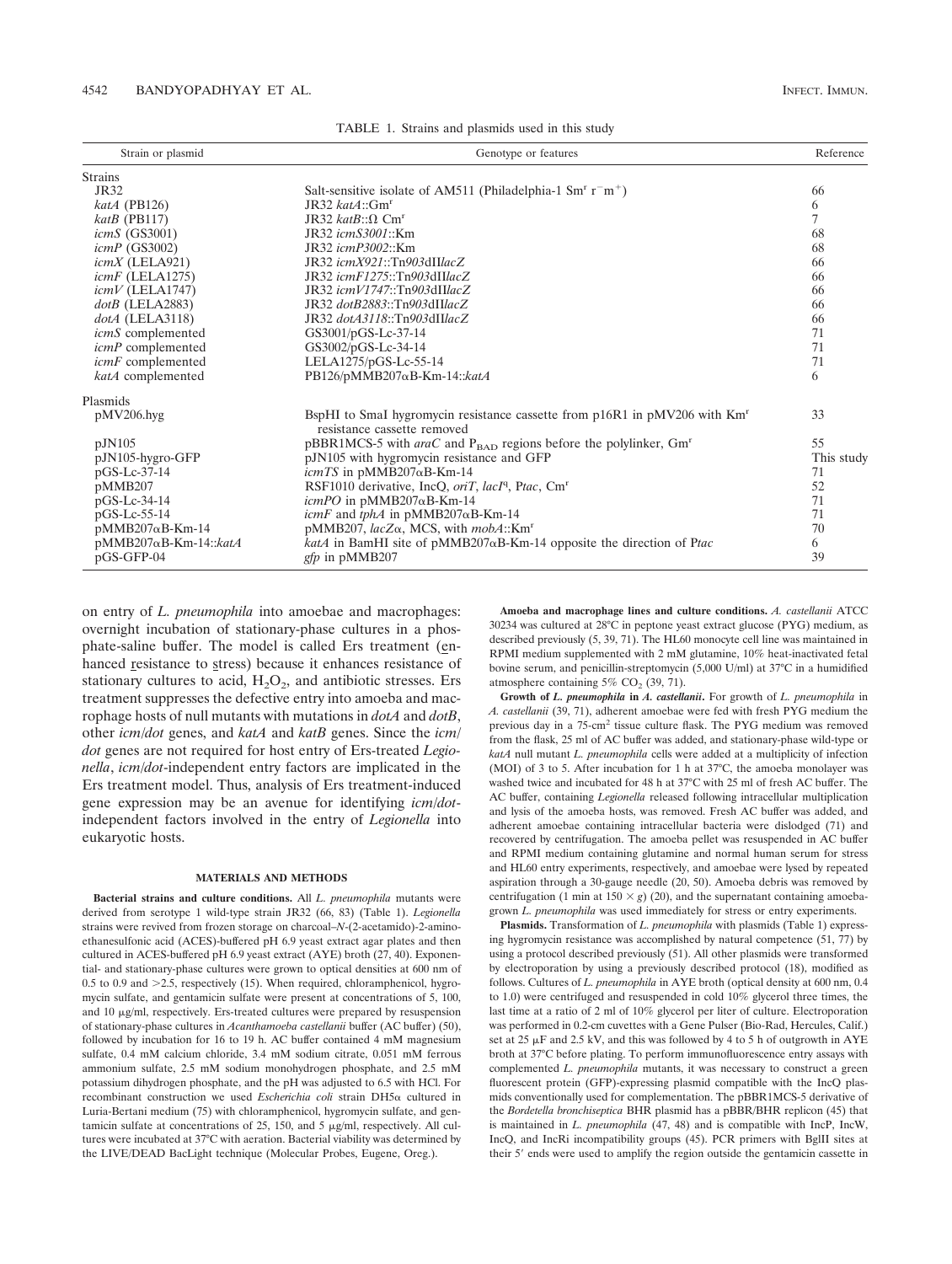pJN105, a derivative of pBBR1MCS-5 with *araC* and P<sub>BAD</sub> regions before the polylinker (55). The PCR fragment was digested with BglII, blunted with the Klenow fragment, and ligated to the blunted DdeI-DdeI hygromycin resistance fragment from pMV206.hygro (33) to form pJN105-hygro. The P*tac*-GFP fragment of pGS-GFP04 (39) was amplified by PCR by using primers with NheI sites at their 5' ends. After digestion with NheI, this fragment was ligated with NheI-digested pJN105-hygro to form pJN105-hygro-GFP. To our knowledge, hygromycin has not previously been reported to be a selectable marker in *L. pneumophila*.

**Acid and hydrogen peroxide stress treatments.** *L. pneumophila* cultures (exponential, stationary phase, or Ers treated stationary phase) were washed, resuspended in AC buffer, and diluted to the desired cell concentration by assuming that an optical density at 600 nm of 0.3 corresponded to  $5 \times 10^8$  CFU/ml (39). For acid treatment, 0.5 ml of a bacterial suspension was rapidly mixed with 0.5 ml of 40 mM citric acid in AC buffer to obtain a final pH of 3.0. For  $H_2O_2$ treatment,  $H_2O_2$  was added to 1 ml of a bacterial suspension to a final concentration of 1 mM. After incubation at 37°C with aeration for the desired time, aliquots were diluted into AC buffer and then plated on CYE agar for colony counting. Acid and  $H_2O_2$  stress experiments with wild-type strain JR32 and the *katA* mutant were performed three or more times. Acid stress experiments with *icmF*, *icmP*, and *icmS* mutants were performed two or more times.

**Immunofluorescence assay for entry of** *Legionella* **into** *A. castellanii* **and HL60 derived macrophages.** For the immunofluorescence assay for entry of *Legionella* into *A. castellanii* (39), adherent *A. castellanii* cells were resuspended in PYG medium to a concentration of  $1 \times 10^7$  cells/ml, and then 0.5 ml was added to wells of a 24-well tissue culture plate containing glass coverslips (diameter, 12 mm). After incubation for 1 h at 28°C in a humidified atmosphere, the PYG medium was removed, and the amoeba monolayer was washed three times with AC buffer. To each well 0.5 ml of AC buffer and an *L. pneumophila* culture in AC buffer were added to obtain an MOI of 3 to 5. The tissue culture plate was centrifuged at room temperature (700  $\times$  *g*, 10 min) to synchronize the infection and then incubated for 30 min at 28°C in a humidified atmosphere. Subsequent washing, formaldehyde fixation, and incubation with rhodamine-conjugated rabbit anti-*L. pneumophila* serotype 1 antibody (m-Tech, Atlanta, Ga.) were performed as described previously (39). Coverslips were inverted and mounted on microscopy slides by using Fluoromount G mounting medium (Southern Biotechnology Associates, Birmingham, Ala.).

HL60 cells were resuspended in RPMI-glutamine-PennStrep medium without fetal bovine serum to a concentration of  $3 \times 10^6$  cells/ml, and 0.5 ml was added to wells of a 24-well tissue culture plate containing glass coverslips. After incubation for 1 h at 37 $\degree$ C in a humidified 5% CO<sub>2</sub> atmosphere, the medium was removed, and the monolayer was incubated for 20 to 24 h in RPMI-glutamine-PennStrep medium with 10% fetal bovine serum containing 20 nM phorbol 12-myristate 13-acetate to promote differentiation into macrophages. The monolayer was then washed three times with medium without PennStrep or phorbol 12-myristate 13-acetate. Then to each well 0.5 ml of RPMI-glutamine medium containing 10% normal human AB serum (Gemini Bioproducts, Woodland, Calif.) was added, followed by *L. pneumophila* in the same medium at an MOI of 100. The tissue culture plate was centrifuged for 10 min at room temperature and then incubated for 30 min at 37°C. Subsequent washing, formaldehyde fixation, incubation with rhodamine-conjugated anti-*L. pneumophila* antibody, and mounting were performed as described above for the fluorescence-based *A. castellanii* entry experiments (39).

The *L. pneumophila* strains used for the immunofluorescence assay contained one of two plasmids expressing GFP. For strains harboring plasmid pGS-GFP-04 (39), the *Legionella* medium contained chloramphenicol and 0.5 mM isopropyl- -D-thiogalactopyranoside (IPTG). For strains harboring plasmid pJN105-hygro-GFP, the medium contained hygromycin and 0.5 mM IPTG. Whenever tested, entry with the pGS-GFP-04 (IncQ) GFP-expressing plasmid and entry with the pJN105-hygro-GFP (pBBR/BHR) GFP-expressing plasmid were identical. Each amoeba or macrophage entry experiment was performed in duplicate. In addition, for amoeba entry, duplicate experiments were performed three or more times with the JR32, *katA*, *icmF*, *icmP*, *icmS*, and *dotA* strains. Duplicate macrophage entry experiments were performed two or more times with the JR32, *katA*, *icmF*, *icmP*, *icmX*, and *dotA* strains.

**Fluorescence microscopy.** For fluorescence microscopy (39), microscope slides with immunofluorescent samples were observed at a magnification of  $\times 90$  by using HiQ band-pass GFP and CY3/rhodamine filters (Chroma Technology Corp., Brattleboro, Vt.) with an Olympus 1X70 fluorescence microscope. Only *L. pneumophila* cells that are external or adherent to the host cell surface are accessible to rhodamine-conjugated anti-serotype 1 antibody; these cells are green with the GFP filter and red with the rhodamine filter. *Legionella* cells within a host cell are not accessible to the antibody. Internalized bacteria were

defined as the bacteria within the confines of a host cell envelope that were green with the GFP filter and not visible with the rhodamine filter. Microscope slides could be stored in the dark at 4°C for 2 weeks prior to observation with the fluorescence microscope without quantitative changes in the phagocytic index (number of bacteria internalized per 50 host cells).

**Gentamicin protection assay of entry into HL60-derived macrophages.** For the gentamicin protection assay of entry into HL60-derived macrophages (39), HL60 monocytes ( $1.5 \times 10^6$  cells/well) were plated, differentiated, washed, and incubated with *L. pneumophila* cultures at an MOI 100 as described above for the immunofluorescence method, except that no glass coverslips were added to the 24-well tissue culture plates. Following 10 min of synchronizing centrifugation and an additional 30 min of incubation at 37°C, the HL60 monolayers were washed twice with phosphate-buffered saline and then incubated for 40 min at  $37^{\circ}$ C with RPMI-glutamine medium with 100  $\mu$ g of gentamicin per ml to kill external, adherent *Legionella*. The monolayers were washed twice with phosphatebuffered saline and lysed for 30 min with 0.5 ml of water to release internalized bacteria. Aliquots of lysates were plated on CYE agar for colony counting.

**Negative-stain electron microscopy.** Cultures of the *L. pneumophila dotA* and *icmS* null mutants in AYE broth or after Ers treatment were transferred to Formvar- and carbon-coated grids and negatively stained with 1% phosphotungstic acid or 1% ammonium molybdate. The grids were blotted dry and immediately observed with a JEOL 1200 EX transmission electron microscope at 80 kV. Images for different strains and culture conditions were compared by measuring cell width and length, by observing features of the cell periphery from stain pooled along the cell edges, and by observing the speckling over the cell body from stain pooled in involutions on the cell surface.

**Two-dimensional gel electrophoresis.** Cell extracts were prepared from brothgrown stationary-phase cultures and Ers-treated stationary-phase cultures by resuspending bacteria in 25 mM potassium phosphate (pH 7.1) containing 1 mM EDTA and  $1\times$  Complete EDTA-free protease inhibitor cocktail (Boehringer, Indianapolis, Ind.), followed by sonication (76) and centrifugation at  $15,000 \times g$ for 40 min. Supernatant proteins were precipitated by phenol-ethyl ether extraction (67) and then dissolved at a concentration of  $\sim$ 8 mg ml<sup>-1</sup> in isoelectric focusing buffer containing 9 M urea, 2% Triton X-100, 2% dithioerythritol, 0.5% IPG buffer, and pH 4-7L Immobiline strips (Amersham Biosciences, Piscataway, N.J.). The pH 4-7L Immobiline strips (13 cm) were hydrated with a solution containing 2 mg of protein for 14 h at 20°C and subjected to isoelectric focusing in an IPGphor apparatus (Amersham Biosciences), typically for a total of 40,000 V h. After isoelectric focusing, each strip was equilibrated with 10 ml of 50 mM Tris HCl (pH 8.8)–6 M urea–30% glycerol–2% sodium dodecyl sulfate (SDS)– 2% dithioerythritol for 40 min at room temperature and then incubated for an additional 15 min after addition of iodoacetamide to a final concentration of 2.5%. The strips were then placed in 0.5% agarose on top of 10% acrylamide– SDS gels. After electrophoresis, the gels were stained with 0.05% Coomassie brilliant blue in 7% acetic acid–50% methanol, destained in 7% acetic acid–50% methanol, and then soaked overnight in water and stored at 4°C until they were used for protein identification.

**Protein identification by mass spectrometry.** Spots of interest that were cut from acrylamide gels following two-dimensional electrophoresis were washed once with 25% acetonitrile in 25 mM Tris HCl (pH 8.5) and twice with 50% acetonitrile in 25 mM Tris HCl (pH 8.5) and then dried under a vacuum and stored at  $-20^{\circ}$ C. For trypsin digestion, each gel spot was incubated overnight at 32°C in 8 µl of sequencing grade modified trypsin (0.01 mg ml<sup>-1</sup> in 25 mM Tris HCl [pH 8.5]; Promega, Madison Wis.) and 15  $\mu$ l of water. The peptides in the digestion buffer plus those extracted from the gel with 2% trifluoroacetic acid in 50% acetonitrile were dried under a vacuum and then dissolved in a 4-hydroxy-  $\alpha$ -cyanocinnamic acid matrix solution (10 mg ml<sup>-1</sup> in 0.1% trifluoroacetic acid– 50% acetonitrile) and applied to a matrix-assisted laser desorption ionization– time of flight (MALDI-TOF) mass spectrometer sample plate. The masses of tryptic peptides in digestion mixtures were determined by MALDI-TOF mass spectrometry with a Voyager-DE mass spectrometer (PerSeptive Biosystems, Inc. Farmingham, Mass.). Proteins in gel spots were identified by matching experimentally determined masses with masses predicted from open reading frames (ORFs) in the *L. pneumophila* strain JR32 genome (http://genome3.cpmc .columbia.edu/ legion/index.html) by using the Peptide Search Program (http: //www.narrador.embl-heidelberg.de/GroupPages/PageLink/peptidesearchpage .html). Unambiguous matches were established by considering the number of peptides matched, the percentage of the ORF covered, the matched uncleaved peptides, and the agreement between the experimental and predicted masses and the isoelectric points for the S-acetamidomethylated polypeptide.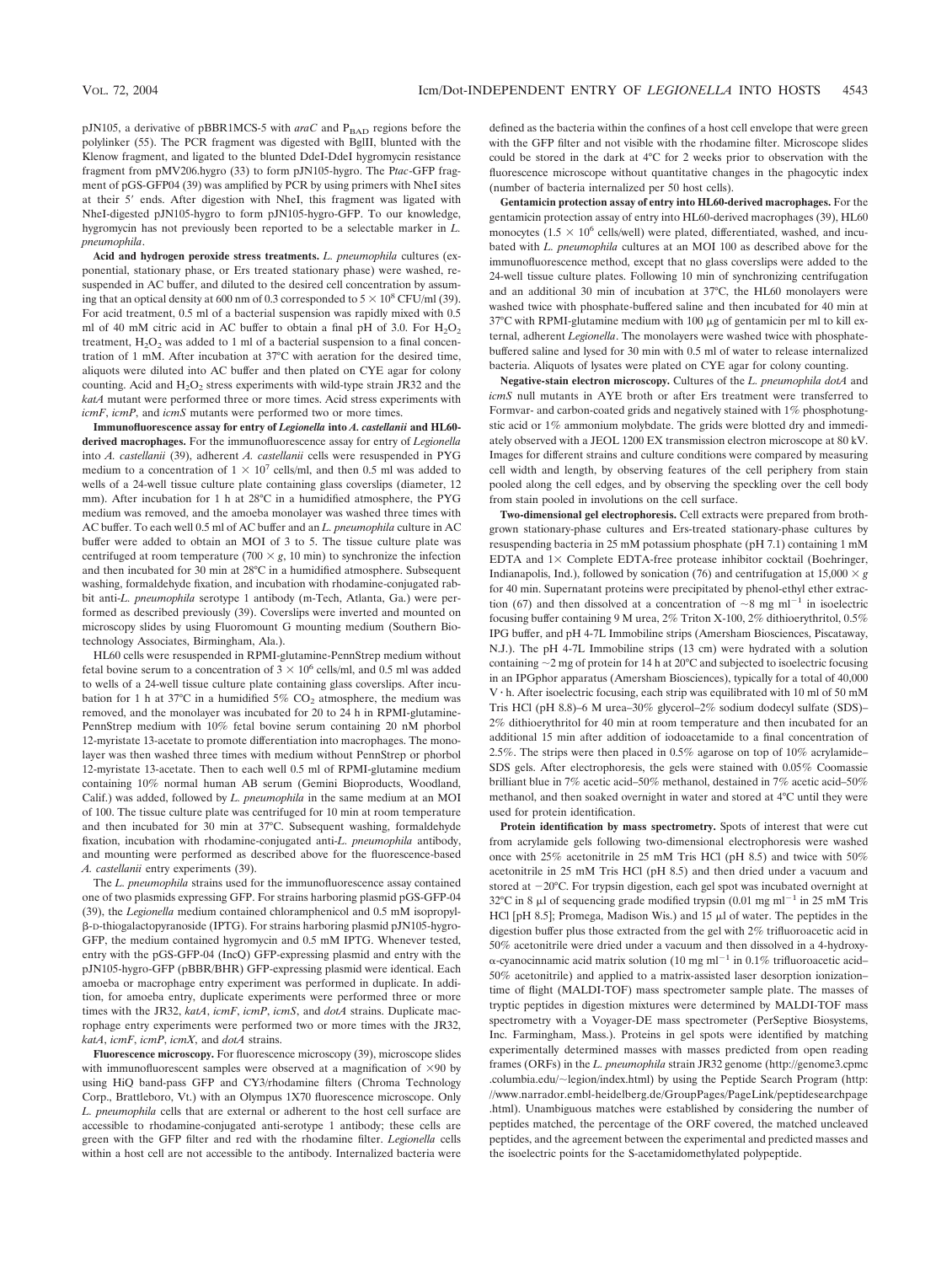

FIG. 1. Effect of growth conditions on stress resistance of wild-type *L. pneumophila.* Exponential-phase (Exp), stationary-phase (Stat), or Ers-treated stationary-phase (Ers) cultures or bacteria recovered from *A. castellanii* following intracellular multiplication (Acca) were challenged with pH 3 (A) or 1 mM  $H_2O_2$  (B) and titrated after different times (mean  $\pm$  standard deviation). The points plotted on the *x* axis are the values when there were no CFU.

## **RESULTS**

**Intra-amoebic growth enhances resistance of wild-type** *L. pneumophila* to acid and  $H_2O_2$  stresses. Intracellular multiplication of *L. pneumophila* in environmental amoebae is integral to the spread of Legionnaires' disease (3, 8, 74, 80). We examined if intracellular multiplication in *A. castellanii* known to enhance entry of *L. pneumophila* into macrophage and amoeba hosts (19, 20)—enhanced the resistance of *Legionella* stationary-phase cultures used to infect amoebae to  $H_2O_2$ and acid stresses. Since *Legionella* is likely to encounter reactive oxygen species following phagocytosis (5, 35, 41, 46) and to encounter acid stress when *Legionella*-containing phagosomes ultimately fuse with lysosomes (78), these stresses are physiologically relevant.

Amoeba-grown *Legionella* maintained an approximately constant titer after challenge by  $pH$  3 (Fig. 1A) or 1 mM  $H_2O_2$ (Fig. 1B). In contrast, the titers of broth-grown stationaryphase cultures decreased by more than 5 orders of magnitude and by 2 orders of magnitude, respectively. Exponential-phase cultures were considerably less resistant to acid and  $H_2O_2$ stresses than stationary-phase cultures (Fig. 1). This crossresistance of stationary-phase cultures to stress, initially observed in *E. coli* (42), is also found in *L. pneumophila* (4, 36). Wild-type *L. pneumophila* strain AA100 showed increases in resistance to acid,  $H_2O_2$ , osmotic, and thermal stresses in bacteria isolated after intracellular multiplication in *Hartmannella vermiformis* compared with the resistance of exponential-phase broth cultures (2). Our demonstration of increased stress resistance following intra-amoebic growth is in qualitative agreement with the results of *H. vermiformis* studies (2). However, a quantitative comparison was not possible due to differences in the stress resistance of the stationary-phase and exponentialphase cultures to which the amoeba-grown *Legionella* cells were compared.

**Identification of enhanced resistance to stress (Ers treatment).** Intracellular multiplication of *L. pneumophila* in the amoeba *Acanthamoeba polyphagia* enhances resistance to antibiotic and biocide stresses (9, 10). In the previous studies, amoeba-grown bacteria were isolated from the medium 3 days after infection. *Legionella* replicates intracellularly, lyses the amoeba host, and begins to be released into the infection medium within a few hours after infection (5, 36, 71). Thus, the amoeba-grown bacteria used for antibiotic and biocide studies were exposed for as long as 3 days to the infection medium, a neutral-pH phosphate-saline buffer that does not support *L. pneumophila* replication. It is possible that incubation in the infection medium—without prior exposure to amoebae—contributes to phenotypic changes attributed to intra-amoebic growth. In our experiments (Fig. 1) and in the experiments with *H. vermiformis* (2), intra-amoebic *L. pneumophila* cells were recovered by shear or osmotic lysis of the amoebae, and any bacteria released into the infection medium by bacterial lysis of amoebae were removed and not used for stress studies.

We tested if resistance to acid and  $H_2O_2$  stresses is enhanced by incubation of *Legionella* in the infection medium for *A. castellanii*, AC buffer (5, 19, 20, 50, 71), a phosphate-saline buffer similar to *A. polyphagia* infection medium (2). Incubation in AC buffer in the absence of amoebae significantly increased the resistance of stationary-phase *L. pneumophila* cultures to pH 3 and  $H_2O_2$  (Fig. 1). We called this incubation in AC buffer Ers treatment (enhanced resistance to stress) to indicate its effect on resistance of stationary-phase cultures to acid and  $H_2O_2$ .

**Ers treatment enhances stress resistance of** *Legionella katA* **and** *icm***/***dot* **mutants.** Mutants with defective virulence phenotypes were not examined in prior studies of the effect of in vitro and intra-amoebic growth on stress resistance (2, 9, 10). Therefore, we examined the effects of these growth conditions on an *L. pneumophila* periplasmic catalase-peroxidase mutant with a Gm<sup>r</sup> element inserted in the *katA* gene. This mutant is defective in intracellular multiplication in primary macrophages, macrophage lines, and *A*. *castellanii* (5, 6). Stationary-phase cultures of the *katA* oxidative stress response mutant were considerably more sensitive than wild-type stationary cultures to pH 3 and  $H_2O_2$  stresses (compare Fig. 2 with Fig. 1). However, Ers treatment restored the level of resistance of the *katA* mutant to that of wild-type stationary-phase cultures for both acid and  $H_2O_2$  stresses (compare Fig. 2 with Fig. 1).

Next, the effect of growth conditions on acid resistance was examined in *icm*/*dot* mutants defective in intracellular multiplication in HL60-derived macrophages and *A. castellanii* (*icmF*, *icmP*, and *icmS* Tn insertion mutants) (71). (Fig. 3) Ers treatment increased the level of resistance to that of Ers-treated wild-type *Legionella* for the *icmF* and *icmP* mutants, while the *icmS* mutant was not responsive to Ers treatment. Restoration of the response to Ers treatment in the complemented *icmS* mutant shows that loss of the response is related to inactivation of *icmS*. These results suggest that *icmS* is essential for the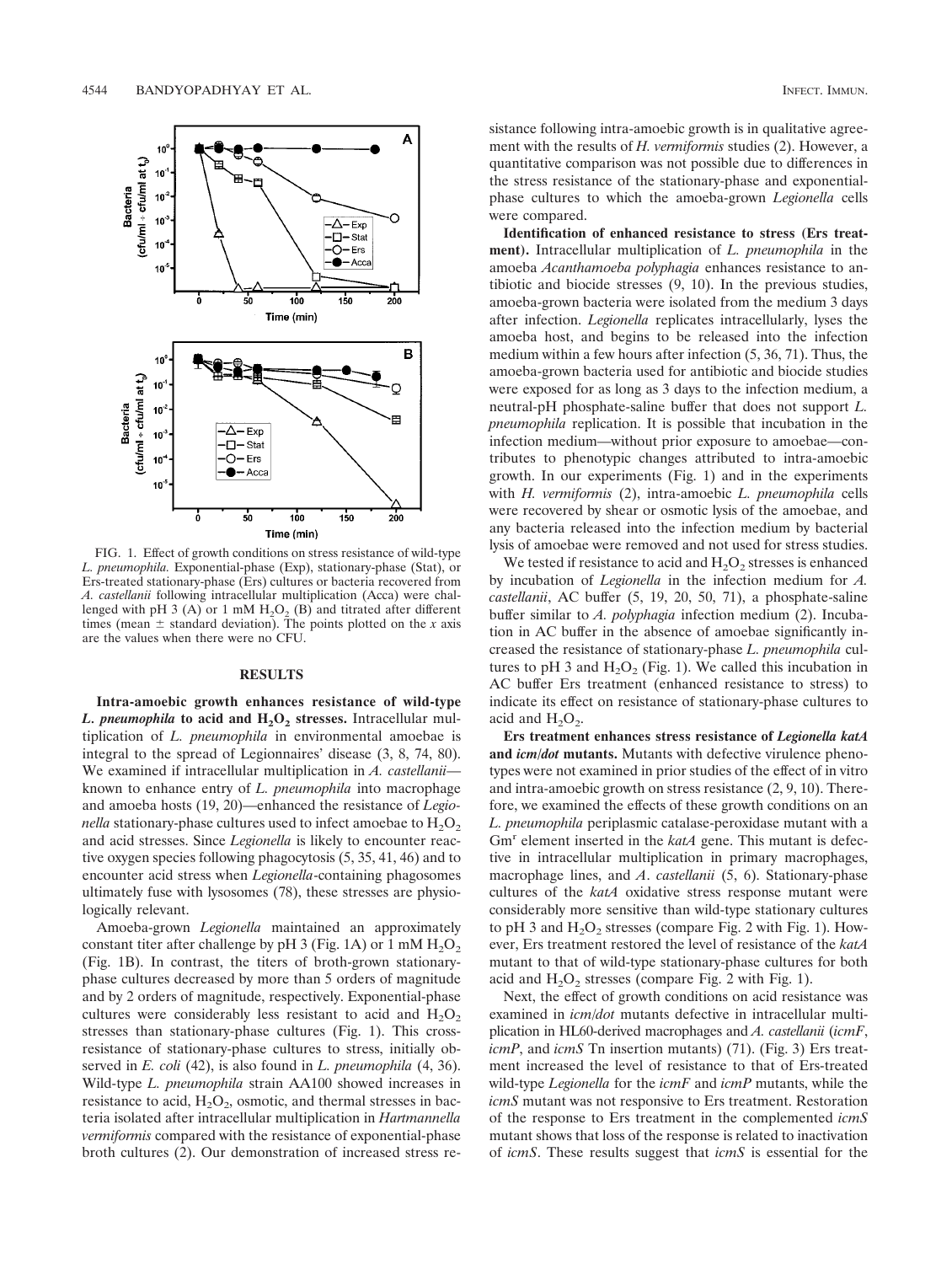

FIG. 2. Effect of growth conditions on the stress resistance of the *katA* null mutant. Exponential-phase (Exp), stationary-phase (Stat), or Ers-treated stationary-phase (Ers) cultures of the  $k \alpha t A$ ::Gm<sup>r</sup> null mutant or bacteria recovered from *A. castellanii* following intracellular multiplication (Acca) were challenged with pH 3 or 1 mM  $H_2O_2$  and titrated after different times (mean  $\pm$  standard deviation). The points on the *x* axis are the values when there were no CFU.

stress response to Ers treatment but that neither *katA*, *icmF*, nor *icmP* is required. Since for all mutants there was increased resistance of stationary-phase cultures compared to exponential-phase cultures, neither *katA*, *icmF*, *icmP*, nor *icmS* is required for the cross-resistance stress phenotype (Fig. 2 and 3).

**Ers treatment suppresses the defective entry of** *katA***,** *katB***, and** *dot***/***icm* **mutants into amoebae.** The entry of amoeba-grown wild-type *L. pneumophila* into *A. castellanii* is increased 10-fold compared to the entry of stationary-phase bacteria (20). The amoeba-grown bacteria used for this study were isolated from the AC buffer infection medium following lysis of amoeba hosts by *Legionella*. Since both intra-amoebic growth and Ers treatment enhanced the acid and  $H<sub>2</sub>O<sub>2</sub>$  resistance of wild-type *Legionella* (Fig. 1), we examined if Ers treatment enhanced entry into *A. castellanii*. No significant change in entry was seen following Ers treatment of wild-type *Legionella* (Fig. 4A).

We next examined if Ers treatment enhanced entry of *katA* and *icm* mutants, mutants that exhibited defective intracellular multiplication in *A. castellanii*. Consistent with previous results obtained by using fluorescence microscopy (39), *icmF*, *icmP*, and *icmS* mutants were reduced in entry when stationary-phase cultures of *Legionella* were used to infect *A. castellanii* (Fig. 4A). Defective entry for the *katA* mutant was not examined previously. Remarkably, entry of the *katA*, *icmF*, and *icmP* mutants was increased 10- to 30-fold when Ers-treated stationary-phase cultures were used to infect *A. castellanii* (Fig. 4A). Ers treatment restored entry of the *katA* mutant to wild-type values, and entry of *icmF* and entry of *icmP* were restored to 40% of the wild-type values. These effects parallel the effects of Ers treatment on stress resistance in that the *katA*, *icmF*, and *icmP* mutants (Fig. 2 and 3A and B) were responsive, while the *icmS* mutant was not affected by Ers treatment (Fig. 3C).

When the *icm* mutants were complemented with wild-type alleles on plasmids, entry of stationary-phase cultures was no longer defective compared to entry of wild-type strain JR32 containing the empty complementing vector (Fig. 4B). These findings are consistent with the results of previous studies that demonstrated complementation of the entry defect in stationary-phase cultures (39). Similarly, the entry of Ers-treated complemented mutants was not significantly different from the entry of the wild type

containing the empty vector (Fig. 4B). The complementation data demonstrated that suppression of defective entry by Ers treatment was associated with loss of function of the *katA*, *icmF*, and *icmP* genes and was unlikely to be associated with spontaneous mutations outside the inactivated genes.

To ascertain if Ers treatment suppresses defective entry of other *Legionella* mutants, we examined a *katB* null mutant, whose intracellular multiplication phenotype was like that of the *katA* mutant (5, 6), and null mutants with mutation in four other *icm*/*dot* genes. One of these was a *dotA* mutant, with a Tn insertion in the *dotA* gene, required for many aspects of *Legionella* virulence when stationary-phase cultures are used for infection, from entry through cytotoxicity to the host cell (11, 43, 44, 63, 64). All five mutants exhibited statistically significant



FIG. 3. Effect of growth conditions on acid resistance of *icm* null mutants. Acid challenge experiments were performed with *icmF* (A), *icmP* (B), and *icmS* (C) null mutants. Exponential-phase (Exp), stationary-phase (Stat), or Ers-treated stationary-phase (Ers) cultures were challenged with pH 3 and titrated after different times (mean  $\pm$ standard deviation). Ers compl, Ers-treated stationary-phase culture of *icmS* mutant containing an *icmS*<sup>+</sup> complementing plasmid. The points on the *x* axis are the values when there were no CFU.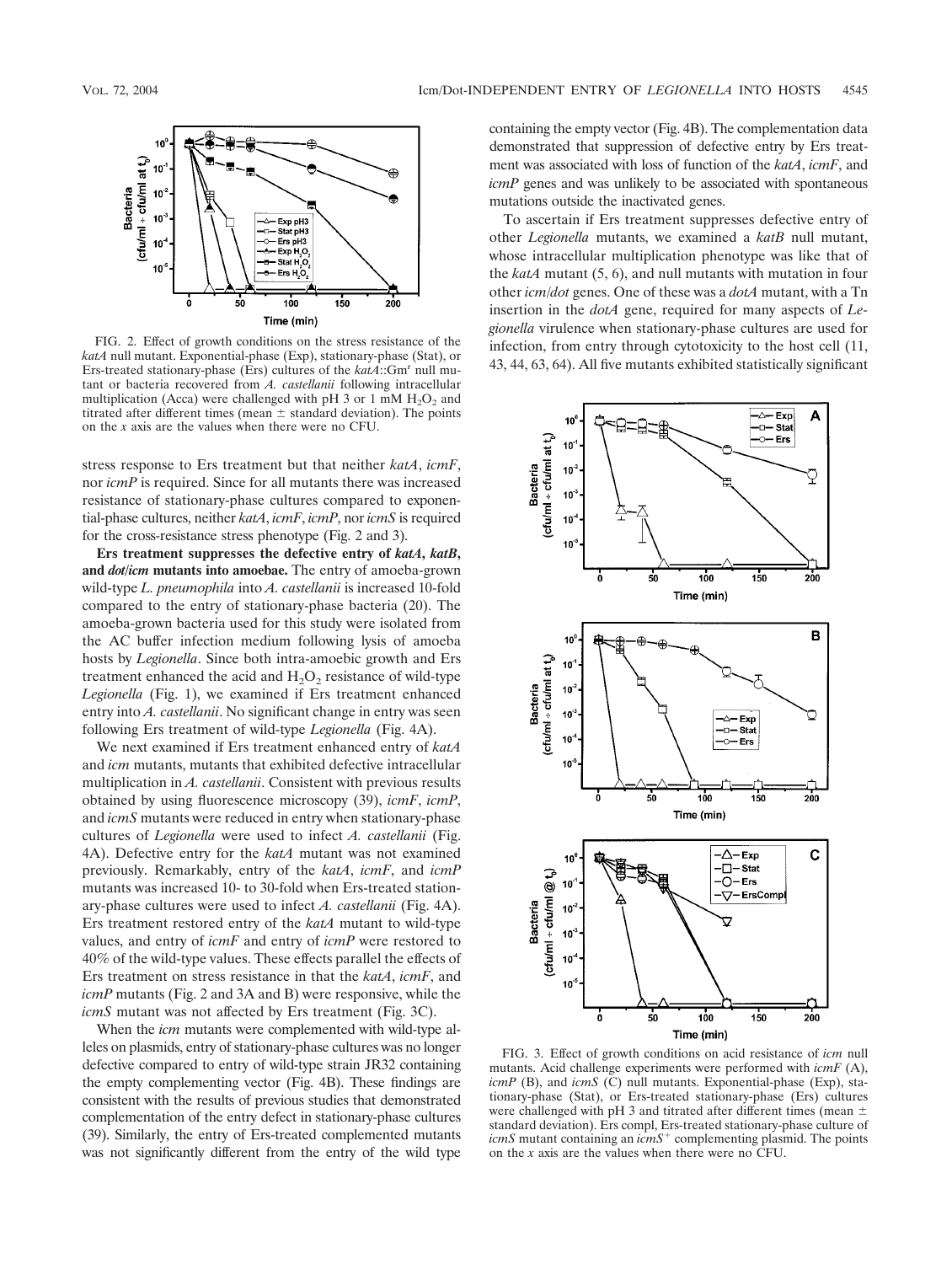

FIG. 4. Ers treatment reverses the defect in entry of *katA*, *katB*, and *icm*/*dot* mutants into *A. castellanii*. *A. castellanii* was infected at an MOI of 3 to 5 with wild-type *L. pneumophila* strain JR32 or a mutant strain grown to the stationary phase (Stat) or after Ers treatment of stationary-phase cultures (Ers). Internalized bacteria were quantified by the fluorescence microscopy method (mean  $\pm$  standard deviation). (A) Strains containing a GFP-expressing plasmid. (B) Strains containing the pJN105-hygro-GFP plasmid and a second plasmid,  $pMMB207\alpha B-Km14$  for wild-type strain JR32 or a complementing plasmid for mutant strains. *P* values were determined by one-sided *t* tests by comparing entry of stationary-phase and Ers-treated cultures of the same strain (A) or by comparing a mutant stationary-phase or Ers-treated culture with a similar wild-type culture (B) (two asterisks,  $P < 0.005$ ; one asterisk,  $P < 0.02$ ; no asterisk,  $P > 0.05$ ).

increases in entry following Ers treatment, which ranged from 3- to 4-fold for the *icmX* and *dotA* mutants to 40-fold for the *katB* mutant (Fig. 4A). Moreover, Ers treatment restored the levels of entry to -50% of the wild-type value for the *katB*, *icmV*, *dotA*, and *dotB* mutants and to 30% of the wild-type value for the *icmX* mutant.

These data show that the defective entry of *katA*, *katB*, *icmF*, *icmP*, *icmV*, *icmX*, *dotA*, and *dotB* mutants into *A. castellanii* is conditional and dependent on culture conditions. The entry deficit was evident in stationary-phase cultures, as described previously (39), but was suppressed by Ers treatment of stationaryphase cultures. To our knowledge, suppression of an entry defect by varying the culture conditions of a *Legionella icm*/*dot* or other virulence mutant has not been reported previously.

**Ers treatment suppresses the defective entry of** *katA***,** *katB***, and** *icm/dot* **mutants into HL60-derived macrophages.** Many *L. pneumophila icm*/*dot* mutants are defective in entry (39) and in intracellular multiplication (71) in both macrophages and amoeba hosts. We therefore examined if Ers treatment, which suppressed the defective entry of stationary-phase cultures of *katA*/*B* and *icm*/*dot* mutants into amoebae, similarly suppressed the defective entry into HL60-derived macrophages. Consistent with previous work (39), stationary-phase cultures of *icm*/*dot* mutants exhibited decreased entry into HL60-derived macrophages (Fig. 5). Ers treatment did indeed suppress the defective entry of *katA*, *katB*, *icmF*, *icmV*, *icmX*, *dotA*, and *dotB* null mutants into macrophages. Statistically significant two- to ninefold increases were seen, and for all mutants entry into macrophages was restored to wild-type levels. Entry of the *icmP* mutant into macrophages was not significantly changed, and entry of the *icmS* mutant was decreased.

**Intra-amoebic growth suppresses the defective entry of the** *katA* **virulence mutant into HL60-derived macrophages.** Only wild-type *L. pneumophila* cells were used in previous studies that demonstrated enhanced entry into macrophage and amoeba hosts following intra-amoebic growth (19, 20). To examine the effect of intra-amoebic growth on a *Legionella* mutant with defective intracellular multiplication, we used the *katA* mutant, which replicates in *A. castellanii* at a reduced rate (5) and was defective in amoeba and macrophage entry (Fig. 4A and 5). The *dotA* mutant and most other *icm*/*dot* Tn insertion mutants were unsuitable for this experiment because they are nonreplicative in *A. castellanii* (71). This is likely why only wild-type *L. pneumophila* was examined in previous studies of phenotypic changes following intra-amoebic growth (9, 10, 19, 20, 32).

*A. castellanii* was infected with wild-type or *katA Legionella*, and intracellular bacteria were isolated 2 days later by shear lysis of the amoeba host, as was done for isolation of amoebagrown *Legionella* for the acid and  $H_2O_2$  stress experiments (Fig. 1). Entry into HL60-derived macrophages was quantified by examining the gentamicin protection, the method used previously to show enhanced entry of amoeba-grown wild-type *Legionella* (19, 20). The 8.1-fold increased entry of wild-type *L. pneumophila* which we found is in good agreement with the previously described 10-fold increased entry of amoeba-grown wild type into cultured macrophage lines (20). Entry of the *katA* mutant was increased 12-fold, in good agreement with the 9.3-fold increase determined by GFP fluorescence after Ers



FIG. 5. Ers treatment reverses the defect in entry of *katA*, *katB*, and *icm*/*dot* mutants into HL60-derived macrophages. The entry of wild-type strain JR32 or a mutant strain into macrophages derived from HL60 monocytes (MOI, 100) was determined as described for entry into *A. castellanii* in the legend of Fig. 4. *P* values were determined by one-sided *t* tests by comparing entry of stationary-phase (Stat) and Ers-treated (Ers) cultures of the same strain (one asterisk,  $P < 0.05$ ; two asterisks,  $P < 0.005$ ; no asterisk,  $P > 0.05$ ).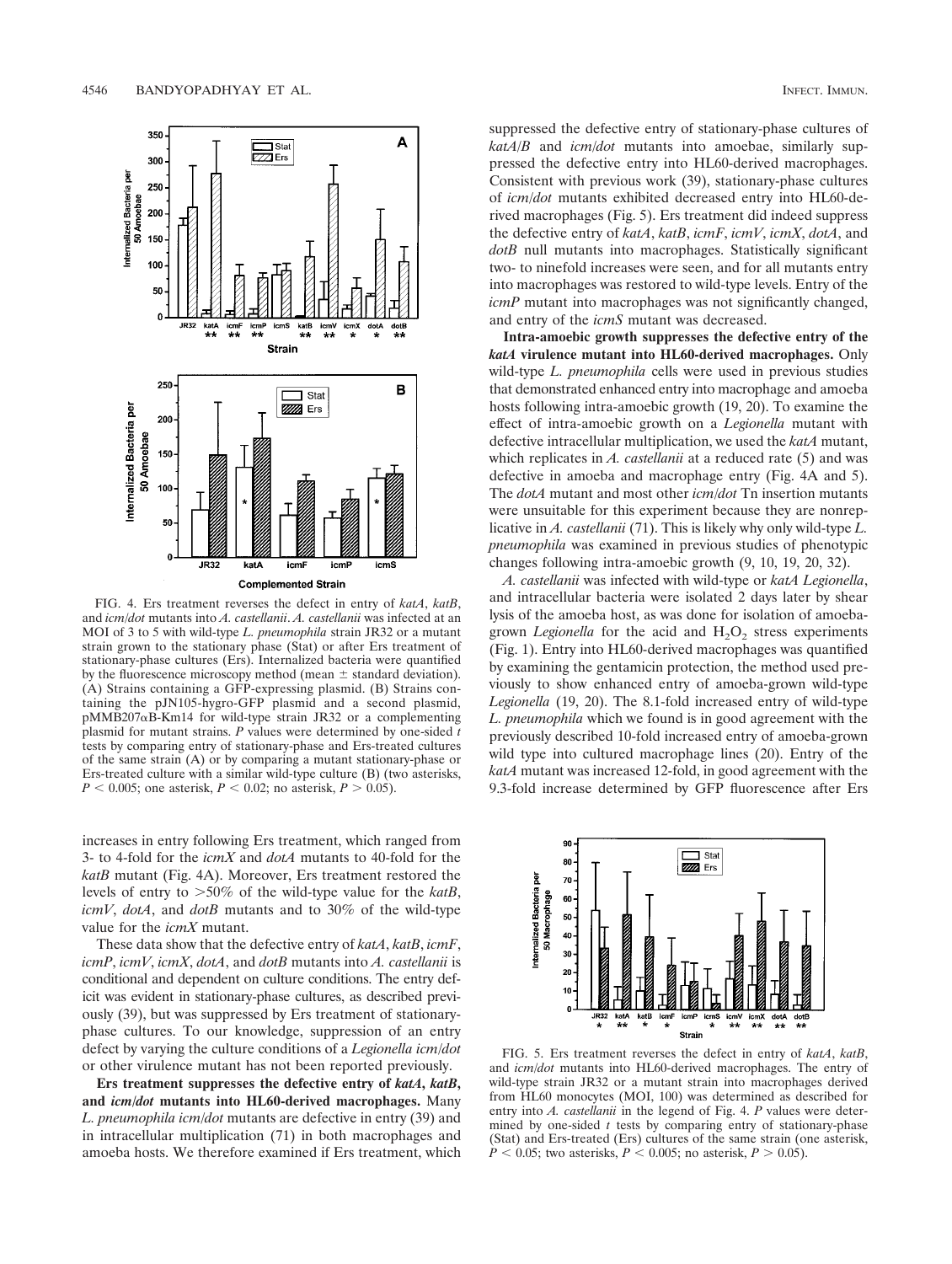| Antibiotic   | Concn<br>$(\mu g/ml)$ | JR32                                         |                 |          | $dotA$ mutant        |                 |          |  |  |  |
|--------------|-----------------------|----------------------------------------------|-----------------|----------|----------------------|-----------------|----------|--|--|--|
|              |                       | $%$ Survival                                 |                 |          | $%$ Survival         |                 |          |  |  |  |
|              |                       | <b>Stat</b>                                  | Ers             | Ers/Stat | Stat                 | Ers             | Ers/Stat |  |  |  |
| Gentamicin   | 100                   | $1.75 \times 10^{-3} \pm 1.2 \times 10^{-3}$ | $0.73 \pm 0.41$ | 420      | $0.041 \pm 0.0042^b$ | $0.87 \pm 0.06$ | 21       |  |  |  |
| Erythromycin | 100                   | $19 \pm 2$                                   | $46 \pm 16$     | 2.4      | $2.5 \pm 0.9$        | $12 \pm 6$      | 4.8      |  |  |  |
| Rifampin     | 100                   | $54 \pm 0.5$                                 | $69 \pm 16$     | 1.3      | $0.74 \pm 0.04$      | $70 \pm 11$     | 95       |  |  |  |

TABLE 2. Effect of Ers treatment on the antibiotic resistance of stationary-phase *Legionellaa*

*<sup>a</sup>* Bacteria in the stationary phase (Stat) or following Ers treatment after the stationary phase (Ers) were resuspended in phosphate-buffered saline at a concentration of  $1 \times 10^8$  to  $5 \times 10^9$  CFU/ml, incubated at 37°C for 40 min with the concentration of antibiotic indicated, and then titrated on CYE plates. The titer obtained compared to titer before antibiotic treatment is express

The higher level of survival of the stationary-phase dotA mutant than of stationary-phase strain JR32 is attributable to the kanamycin resistance element in *dotA*::Tn*903*, which conveys a low level of gentamicin resistance.

treatment of this mutant (Fig. 5). Thus, intra-amoebic growth, like Ers treatment, can suppress the defective entry of the *Legionella katA* null mutant.

**Ers treatment increases antibiotic resistance of wild-type and** *dotA* **mutant** *L. pneumophila***.** Increased resistance to biocides used in water purification and to antibiotics used to treat *Legionella* infections, including erythromycin (65), is shown by *Legionella* grown in the amoeba *A. polyphagia* (9, 10). Since both intra-amoebic growth and Ers treatment increased resistance to acid and  $H_2O_2$  stresses (Fig. 1) and suppressed defective entry of the *katA* mutant, we examined if Ers treatment increased antibiotic resistance.

The resistance of wild-type *Legionella* to gentamicin and erythromycin was increased 400- and 2-fold, respectively, following Ers treatment of stationary-phase cultures (Table 2). The resistance of the *dotA* Tn insertion mutant to gentamicin, erythromycin, and rifampin was increased 20-, 5-, and 95-fold, respectively, by Ers treatment. Previous studies reported that intra-amoebic growth increased resistance to erythromycin and rifampin 100- and 1,000-fold, respectively, for wild-type *Legionella* (10), but *icm*/*dot* mutants were not examined. In the previous studies the workers used 10- to 20-fold-lower drug concentrations and resuspended *Legionella* in fresh broth during the 6 to 24 h of antibiotic challenge. In our experiments stationary-phase or Ers-treated cultures were exposed to antibiotics for 40 min in AC buffer, which does not support *Legionella* growth. Thus, the Ers-induced increase in antibiotic resistance is qualitatively similar to that observed for intra-amoebically grown *Legionella* (10), but quantitative comparisons are not possible due to differences in experimental design.

In the studies that demonstrated increased antibiotic resistance following intra-amoebic growth, *L. pneumophila* cells were isolated from the infection medium 3 days after infection of *A. polyphagia* (10). As noted above, *Legionella* begans to be released into the medium within a few hours after infection of amoebae. The 16- to 19-h duration of Ers treatment, in which *Legionella* was exposed to a phosphate-saline buffer similar to the *A. polyphagia* infection medium (10), is within the 3-day time frame of exposure to infection medium in the *A. polyphagia* studies. Therefore, exposure to the infection medium following *Legionella* lysis of amoeba hosts may have contributed to the increased antibiotic resistance previously attributed to intra-amoebic growth (10).

**Mechanistic aspects of Ers suppression of mutant phenotypes in** *katA***,** *katB***, and** *icm***/***dot Legionella* **mutants** Ers treatment suppressed defective entry associated with null mutations in a diverse group of genes encoding structural and chaperone components of the Icm/Dot type IVB secretion apparatus (22, 63, 69, 74, 80) and catalase-peroxidase enzymes. To investigate the mechanism(s) by which suppression was accomplished, we first considered the possibility that Ers treatment induces multiple *icm*/*dot* genes, which then compensate for inactivation of individual *icm*/*dot* genes. This mechanism is unlikely because several *icm*::*lacZ* translational fusions show no significant change in expression during incubation of stationary-phase cultures in AC buffer (Gil Segal, Tel Aviv University, 2004, personal communication). In addition, induction of *icm*/*dot* genes is an unlikely mechanism for suppression of entry defects in mutants with mutations in KatA and KatB catalase-peroxidase enzymes that are not components of the Icm/Dot type IVB secretion machinery. Second, we considered the possibility that Ers treatment enhances adhesion of *Legionella* to host cells, thus enhancing entry. This possibility is not supported by the results obtained by the fluorescence microscopy method that distinguished internalized bacteria from external bacteria. Specifically, Ers treatment does not increase association of external *L. pneumophila* with amoebae or macrophage envelopes. Third, we considered the possibility that Ers treatment increases piliation, which has recently been implicated in entry by isolation of a gene with homology to the genes encoding pilin subunits of type IV secretion systems (60). This possibility is not supported by the results of electron microscopy with phosphotungstate and ammonium molybdate negative staining. No difference in piliation was seen between stationaryphase and Ers-treated cultures of the *dotA* mutant, which responded to Ers treatment, or the *icmS* mutant, which did not respond to Ers treatment (data not shown). Fourth, we considered the possibility that Ers treatment changes the bacterial surface morphology, eliciting changes responsible for enhanced entry. This possibility is not supported by electron microscopy data for stationary-phase and Ers-treated cultures of *dotA* and *icmS* mutants. In both mutants and in both culture conditions, the cell envelope is smooth and unruffled, and the speckling patterns that are reflective of involutions in the cell surface are comparable. The cell widths are identical for the two mutants and are not changed by the culture conditions, and the cell length is shorter in Ers-treated cultures, which is consistent with starvation, utilization of energy stores, and decreased entry into a replicative state (data not shown). The dramatic differences in cell morphology seen in amoeba-grown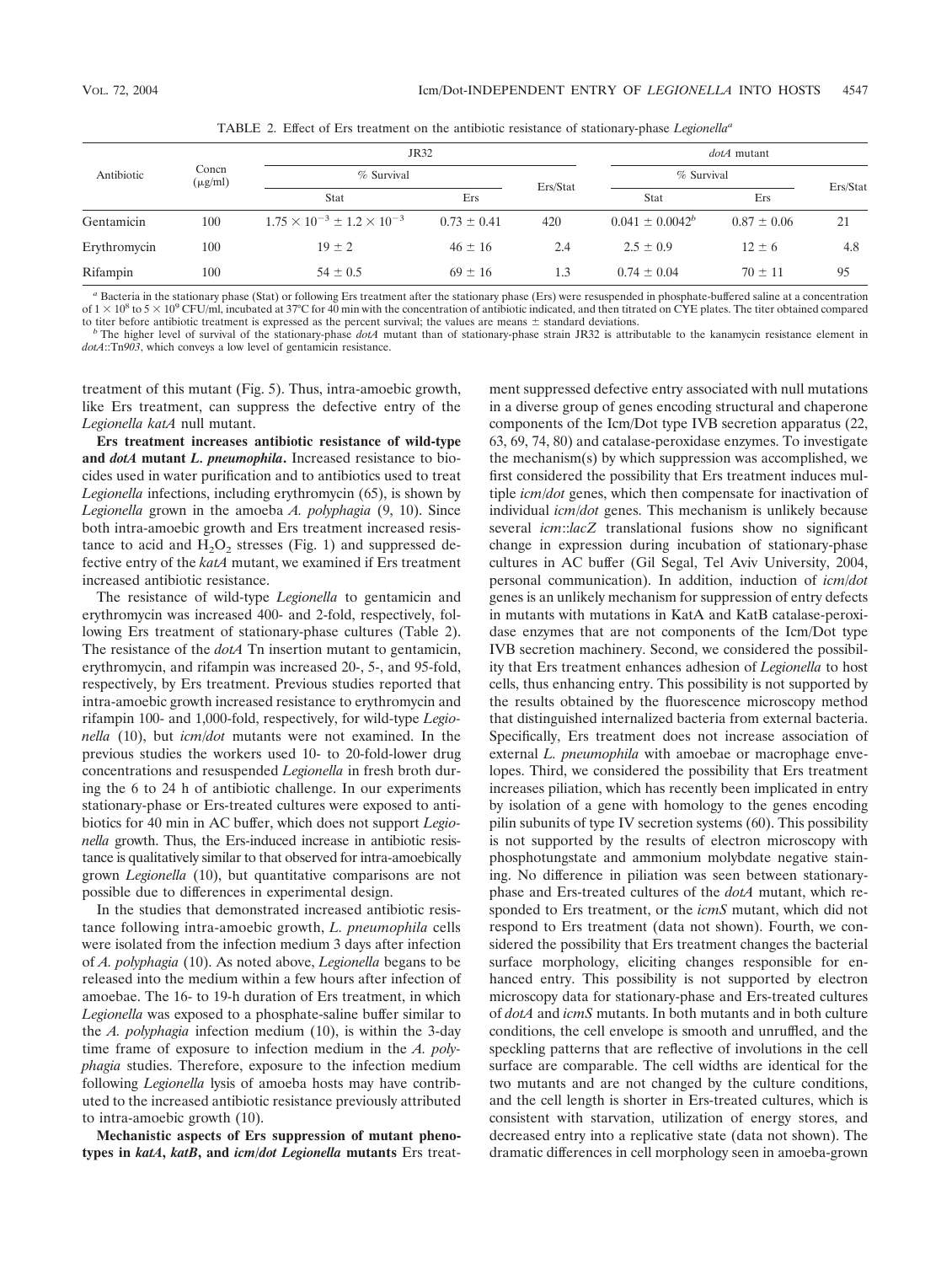

FIG. 6. Chloramphenicol inhibits Ers-enhanced entry into *A. castellanii* for *icmF* and *katA* mutants. Entry into *A. castellanii* was determined for wild-type strain JR32 and *icmF* and *katA* mutant strains as described in the legend to Fig. 4 with stationary-phase cultures (Stat), Ers-treated stationary-phase cultures (Ers), and Ers-treated stationaryphase cultures in the presence of chloramphenicol (ErsCm and Ers Cm).

*Legionella* by light and electron microscopy (20, 32) are not evident in Ers-treated cultures. Fifth, we considered the possibility that Ers treatment decreases viability and that enhanced entry can be attributed to increased phagocytosis of dead bacteria. This possibility is not consistent with the viability measurements. The levels of viability of broth-grown stationary-phase cultures of wild-type strain JR32 and the *katA* and *dotA* mutants are  $95\% \pm 5\%$ ,  $92\% \pm 3\%$ , and  $96\% \pm 4\%$ , respectively. The levels of viability of Ers-treated broth cultures are  $94\% \pm 5\%$ ,  $95\% \pm 2\%$ , and  $94\% \pm 2\%$ , respectively. Thus, Ers treatment does not significantly decrease the viability of broth-grown stationary-phase cultures, and high levels of viability are evident in both stationary-phase and Ers-treated cultures.

Protein expression differences between stationary-phase *L. pneumophila* and intra-amoebically grown bacteria are evident as determined by SDS-polyacrylamide gel electrophoresis (20). To establish if protein expression is required for Ers suppres-

sion of defective entry, entry into *A. castellanii* was determined for stationary-phase cultures and for stationary-phase cultures exposed to Ers treatment in the absence or in the presence chloramphenicol (Fig. 6). Chloramphenicol inhibition of protein synthesis abolished Ers treatment-enhanced entry of *katA* and *icmF* mutants. Entry of wild-type *Legionella* into amoebae was not significantly altered by Ers treatment in the absence or presence of chloramphenicol. These results demonstrated that protein synthesis occurs during Ers treatment and is required for Ers suppression of the entry defect in *katA* and *icmF* mutants and presumably is required for suppression of other mutants.

**Proteomic analysis of Ers treatment-induced changes in expression.** To directly examine expression changes implicated in the chloramphenicol inhibition experiments, stationaryphase and Ers-treated *L. pneumophila* cultures were compared by using two-dimensional gel electrophoresis, MALDI-TOF analysis of tryptic digests, and data mining of the *L. pneumophila* genome. This approach has been used with other bacterial species to assess changes in protein expression in different culture conditions (12, 34, 56, 82). Two-dimensional gels were prepared by using proteins in sonic extracts of *katA*, *dotA*, *dotB*, *icmF*, *icmS*, and *icmP* mutant strains.

Intensity differences between stationary-phase and Erstreated cultures were consistently seen in about 15 spots. One protein whose level was consistently decreased after Ers treatment is the *Legionella* homologue of cell division protein FtsZ, ORF lpg 2609 in the *L. pneumophila* genome (James Russo, Columbia Genome Center, personal communication). A decrease in the FtsZ level is consistent with the decreased replication expected in cultures exposed to Ers treatment, in which stationary-phase bacteria are incubated in a nutrient-deficient buffer. The decreased expression of FtsZ after Ers treatment is consistent with electron microscopy changes in cell length that are suggestive of decreased replication after Ers treatment. All strains whose defective entry into macrophages was suppressed by Ers treatment (*katA*, *dotA*, *dotB*, and *icmF* mutants) (Fig. 5) showed a large increase in the intensity of a spot in Ers-treated cultures compared to stationary-phase cultures (Fig. 7). In strains whose defective entry into macrophages was not suppressed by Ers treatment (*icmP* and *icmS* mutants) (Fig. 5), the



FIG. 7. Two-dimensional gel electrophoresis analysis of *L. pneumophila katA* mutant. Isoelectric focusing (horizontal) and SDS-polyacrylamide gel electrophoresis (vertical) were performed with sonic extracts from stationary-phase (A) and Ers-treated stationary-phase (B) cultures. The regions shown are ~20% of each gel surrounding ORF lpg2222 (arrows) (calculated molecular weight, 41,400; calculated pI 5.35). The amount of protein loaded in panel A was greater than the amount loaded in panel B.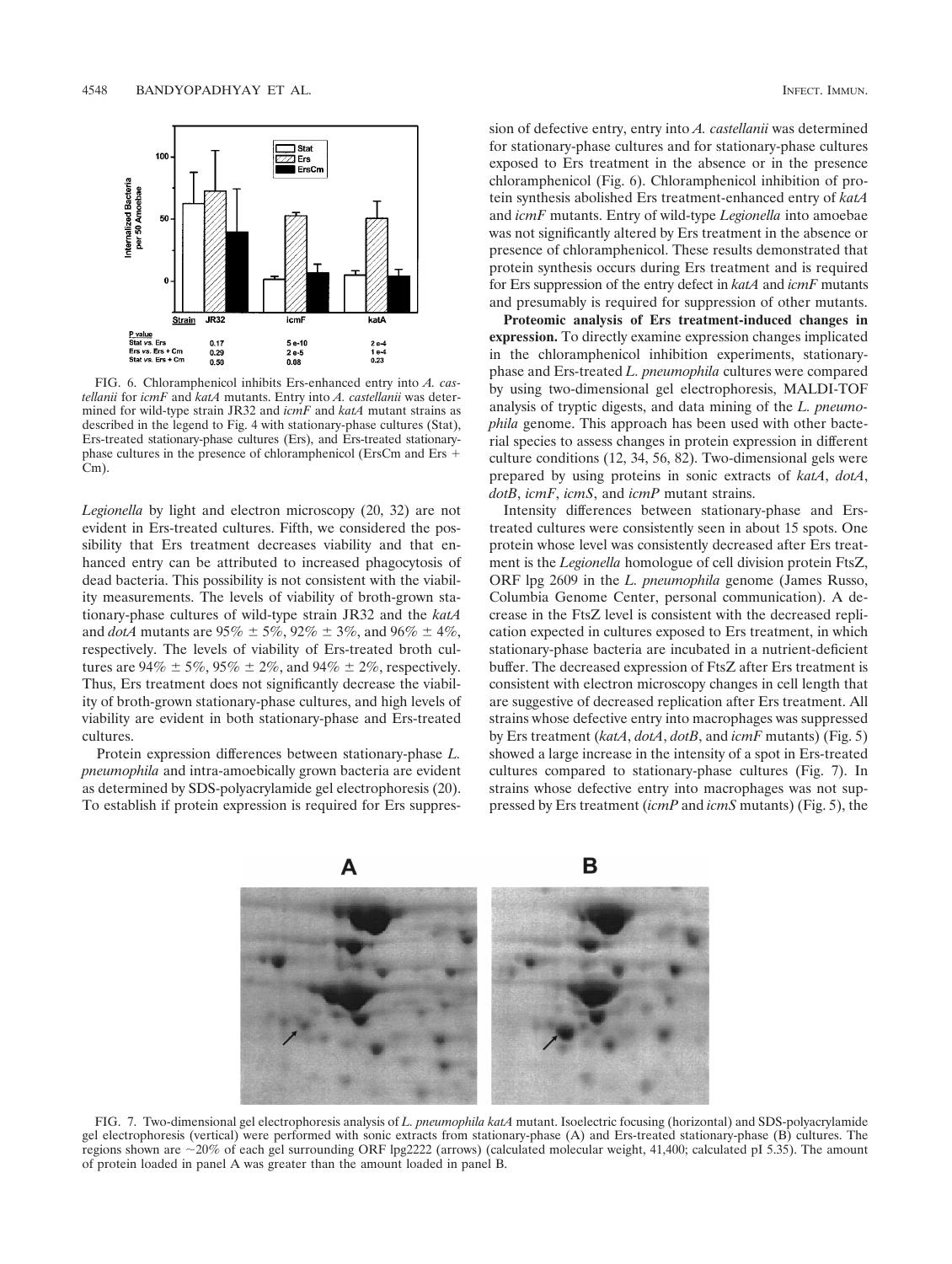intensity of the spot was not increased by Ers treatment. The protein in this spot, ORF lpg2222 in the *L. pneumophila* genome (Russo, personal communication), is predicted (49; http: //www.ncbi.nlm.nih.gov/Structure/cdd/cdd.shtml) to contain eight consecutive tetratricopeptide repeats (TPRs) (13) and is highly homologous (E value,  $\langle e^{-25} \rangle$  to known TPR proteins. The TPR motif is a degenerate repeat consisting of  $\sim$ 34 amino acids that functions in protein-protein interactions, often in multiprotein complexes. This motif is found in yeast transcription factors, eukaryotic chaperones involved in protein import to peroxisomes, and mitochondria (13) and has recently been implicated in chaperones and regulators of bacterial type III secretion systems (57).

# **DISCUSSION**

Environmental stress plays a major role in the transition of *L. pneumophila* from a planktonic pond resident to an intracellular pathogen of alveolar macrophages. In the laboratory, growth to the stationary phase is widely used to model this stress-induced transition. When stationary-phase cultures are used as the infectious inocula, *Legionella* homologues of enteric regulators of stress, starvation, and/or stationary-phase responses play a role in expression of intracellular multiplication and other *Legionella* virulence phenotypes. Among these regulators are *L. pneumophila* homologues of RpoS (4, 36, 84), an alternative sigma factor, GacA (LetA) (31, 37), a global activator, and CsrA (28, 51), an RNA-binding protein in the carbon starvation response.

A major focus in studying the pathways connecting stress with virulence phenotypes is the *icm*/*dot* loci, which encode a type IVB secretion apparatus proposed to translocate *Legionella* proteins into host cells. The type IVB apparatus and its translocated proteins are involved in entry, evasion or delay of fusion between lysosomes and *Legionella*-containing phagosomes, association of the phagosome with the endoplasmic reticulum, intracellular multiplication, cytotoxicity, and the release of replicated bacteria from host cells (63, 69, 73, 80). However, *Legionella* RpoS and GacA have no significant effect on the expression of the *icm*/*dot* transcriptional units (31, 84). CpxR, a regulator of the enteric response to envelope stress (58), activates expression of IcmR (30), which influences formation of pores or channels in host cells by IcmQ (26). The effect of CsrA on *icm*/*dot* gene expression has not been reported. Since these stress regulators have a limited effect or no effect on expression of the *icm*/*dot* genes, they appear to control non-*icm*/*dot* virulence genes outside the *icm*/*dot* loci.

The presence of *icm*/*dot*-independent virulence genes is indicated by data showing that certain attributes of the *Legionella*-containing phagosome do not require a functional Icm/ Dot apparatus. DotA, an essential component of the Icm/Dot secretion apparatus (11, 43, 44, 63, 64), and DotB (72) are not required for the delayed acquisition of cathepsin D or Texas Red ovalbumin lysosomal markers by *Legionella*-containing phagosomes (43). These findings indicate that *icm*/*dot*-independent genes are present. Icm/Dot-independent genes are non-*icm*/*dot* genes that play a role in *Legionella* virulence phenotypes in the absence of fully functional *icm*/*dot* genes. The identities of such *icm*/*dot*-independent genes and methods to screen for them are poorly defined.

In this paper we propose Ers treatment as an avenue for identifying *icm*/*dot*-independent *Legionella* virulence factors. In Ers treatment, broth-grown stationary-phase cultures are incubated overnight in AC buffer, a pH 6.5 phosphate-saline buffer which does not support replication of *L. pneumophila* (39, 50, 71). When stationary-phase cultures of *icm*/*dot* mutants are used for infection, defective entry into amoeba and macrophage hosts is observed (39). When the same *icm*/*dot* mutants are subjected to Ers treatment, entry into both amoeba and macrophage hosts is significantly increased. Entry is restored to wild-type or nearly wild-type values for *dotA*, *dotB*, *icmF*, *icmV*, and *icmX* Tn insertion mutants. Ers treatment also significantly increases and restores to wild-type values the entry of null mutants with mutations in the *katA*and *katB*-encoded catalase-peroxidase enzymes, which are similarly defective in entry when stationary-phase cultures are used for infection. To our knowledge, Ers treatment is the first instance of suppressing a virulence defect in an *L. pneumophila* mutant by a change in culture conditions. For a null mutant with a mutation in the *Legionella* general stress gene, *gspA*, intra-amoebic growth suppresses sensitivity to oxidative, osmotic, acid, and thermal stresses (2). However, the *gspA* mutant is not defective in intracellular multiplication and cytotoxicity.

Ers suppression of defective entry indicates that Ers treatment-induced changes in gene expression can restore entry into amoeba and macrophage hosts to wild-type values in the absence of the *icm*/*dot* or the catalase-peroxidase gene that is inactivated. Therefore, Ers treatment is a screening procedure for *icm*/*dot*-independent factors that act in *Legionella* entry into eukaryotic hosts, an early step in *Legionella* pathogenicity. A remarkable feature of Ers treatment is its pleiotropic nature. Ers treatment suppresses defective entry into both amoebae and HL60-derived macrophages. It restores entry for mutants with mutations in catalase-peroxidase enzymes (periplasmic KatA and cytosolic KatB) (6) and membrane-associated (DotA, IcmV), cytosolic (DotB), and predicted periplasmic (IcmX) components of the type IVB secretion apparatus (69). Thus, identifying the molecular players in Ers treatment suppression and their mechanism of action may lead to new insights into *L. pneumophila* pathogenicity.

Since protein synthesis is required for Ers suppression, analysis of expression differences between stationary-phase and Ers-treated cultures is a means of investigating the mechanism of Ers suppression and identifying *icm*/*dot*-independent virulence factors. We developed a proteomic approach for identifying Ers-induced expression changes and observed Ers-dependent induction of ORF lpg2222 in the *L. pneumophila* genome. The ORF lpg2222 protein is predicted to contain TPRs. This protein-protein interaction motif is also present in EnhC (ORF lpg2639), previously associated with enhanced entry in a screening of mutagenized *L. pneumophila* strain AA100 for enhanced entry into macrophage and epithelial cell hosts (21). Enhanced entry of the *enhC* mutant is attributed to elevated *enhC* expression. A comparison of *enhC* mutant and wild-type stationary-phase cultures revealed no difference in pili or flagella, similar to the results obtained when we compared stationary-phase and Ers-treated *L. pneumophila*. It is not known if *enhC* is upregulated by Ers treatment, if elevated expression of *enhC* suppresses the defective entry of *dotA*, *dotB*, and other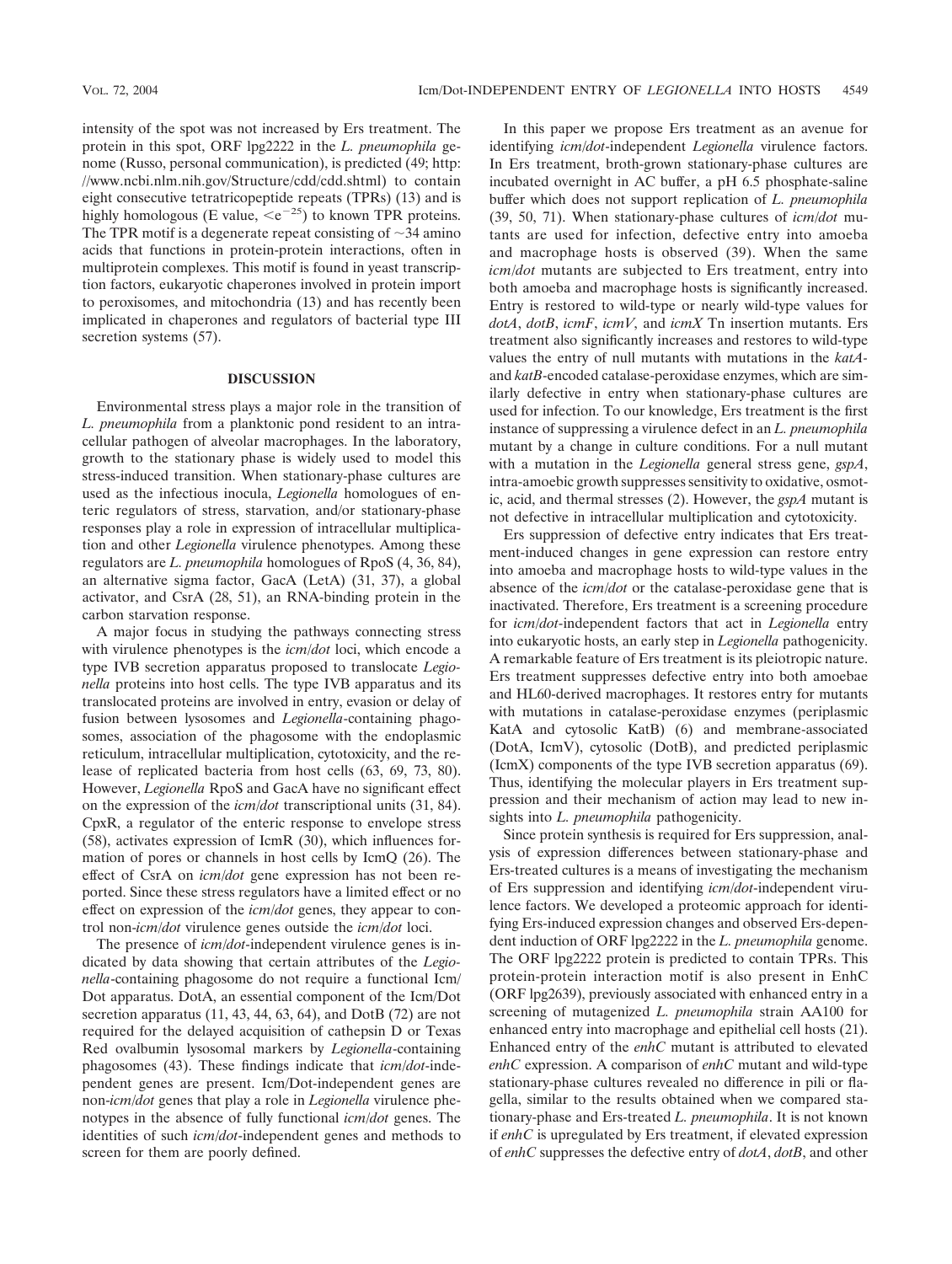*icm*/*dot* mutants, or if expression of *enhC* or ORF lpg2222 is influenced by *Legionella* stress regulators.

Association of two TPR-containing proteins with entry into macrophage hosts raises the possibility that the TPR motif is important for protein-protein interactions in this step in *Legionella* infection. EnhC contains 13 TPR motif regions (49; http://www.ncbi.nlm.nih.gov/Structure/cdd/cdd.shtml). ORF lpg 2222 contains eight TPR motifs, one 35 residues long and seven 36 residues long. Initially found in yeast cell division cycle proteins, TPR motifs participate in protein-protein interactions of transcription factors and cochaperones and in the import of proteins into the matrix of peroxisomes and mitochondria (13). Recently, TPR motifs have been predicted in known chaperones and regulators of the bacterial type III secretion apparatus (57). However, no TPRs are predicted (49; http://www.ncbi.nlm.nih.gov/Structure/cdd/cdd.shtml) in VirE1 and IcmR, which are known chaperones in the type IVB secretion systems of *Agrobacterium tumefaciens* (24) and *L. pneumophila* (22, 25). Knowledge of the protein partners with which the TPR motif proteins EnhC and ORF lpg2222 interact—whether they interact with Icm/Dot proteins, with one another, or with novel proteins—is important information for determining their roles in the entry of *L. pneumophila* into host cells. For ORF lpg2222, this information may also provide insight into the *icm*/*dot*-independent factors that act in suppression of defective entry of *icm*/*dot* and *katA*/*B Legionella* mutants into amoeba and macrophage hosts by Ers treatment.

## **ACKNOWLEDGMENTS**

This research was supported by NSF grant MCB-980992 to H.M.S. and by REU supplements that supported the summer research of H.A.C. and A.P.-W.

We thank Howard Shuman, Department of Microbiology and Immunology, Columbia University College of Physicians and Surgeons, for *icm*/*dot* mutant strains and advice on the immunofluorescence entry method, and we thank colleagues at Albert Einstein College of Medicine, including the staff of the Laboratory for Macromolecular Analysis and Proteomics (LMAP) for instruction on the use of LMAP isoelectric focusing and LMAP MALDI-TOF equipment, Frank Macaluso of the Analytical Ultrastructure Laboratory for electron microscopy, Magdia De Jesus for analyses of the electron micrographs, and Anne Bresnick for use of her fluorescence microscope.

### **REFERENCES**

- 1. **Abu Kwaik, Y., B. I. Eisenstein, and N. C. Engleberg.** 1993. Phenotypic modulation by *Legionella pneumophila* upon infection of macrophages. Infect. Immun. **61:**1320–1329.
- 2. **Abu Kwaik, Y., L. Y. Gao, O. S. Harb, and B. J. Stone.** 1997. Transcriptional regulation of the macrophage-induced gene (*gspA*) of *Legionella pneumophila* and phenotypic characterization of a null mutant. Mol. Microbiol. **24:**629–642.
- 3. **Abu Kwaik, Y., L. Y. Gao, B. J. Stone, C. Venkataraman, and O. S. Harb.** 1998. Invasion of protozoa by *Legionella pneumophila* and its role in bacterial ecology and pathogenesis. Appl. Environ. Microbiol. **64:**3127–3133.
- 4. **Bachman, M. A., and M. S. Swanson.** 2001. RpoS co-operates with other factors to induce *Legionella pneumophila* virulence in the stationary phase. Mol. Microbiol. **40:**1201–1214.
- 5. **Bandyopadhyay, P., B. Byrne, Y. Chan, M. S. Swanson, and H. M. Steinman.** 2003. The *Legionella pneumophila* catalase-peroxidases are required for proper trafficking and growth in primary macrophages. Infect. Immun. **71:**  $4526 - 4535$
- 6. **Bandyopadhyay, P., and H. M. Steinman.** 2000. Catalase-peroxidases of *Legionella pneumophila*: cloning of the *katA* gene and studies of KatA function. J. Bacteriol. **182:**6679–6686.
- 7. **Bandyopadhyay, P., and H. M. Steinman.** 1998. *Legionella pneumophila* catalase peroxidases: cloning of the *katB* gene and studies of KatB function. J. Bacteriol. **180:**5369–5374.
- 8. **Barker, J., and M. R. Brown.** 1995. Speculations on the influence of infecting

phenotype on virulence and antibiotic susceptibility of *Legionella pneumophila*. J. Antimicrob. Chemother. **36:**7–21.

- 9. **Barker, J., M. R. Brown, P. J. Collier, I. Farrell, and P. Gilbert.** 1992. Relationship between *Legionella pneumophila* and *Acanthamoeba polyphaga*: physiological status and susceptibility to chemical inactivation. Appl. Environ. Microbiol. **58:**2420–2425.
- 10. **Barker, J., H. Scaife, and M. R. Brown.** 1995. Intraphagocytic growth induces an antibiotic-resistant phenotype of *Legionella pneumophila*. Antimicrob. Agents Chemother. **39:**2684–2688.
- 11. **Berger, K. H., and R. R. Isberg.** 1993. Two distinct defects in intracellular growth complemented by a single genetic locus in *Legionella pneumophila*. Mol. Microbiol. **7:**7–19.
- 12. **Betts, J. C., P. T. Lukey, L. C. Robb, R. A. McAdam, and K. Duncan.** 2002. Evaluation of a nutrient starvation model of *Mycobacterium tuberculosis* persistence by gene and protein expression profiling. Mol. Microbiol. **43:**717–731.
- 13. **Blatch, G. L., and M. Lassle.** 1999. The tetratricopeptide repeat: a structural motif mediating protein-protein interactions. Bioessays **21:**932–939.
- 14. **Brown, M. R., and J. Barker.** 1999. Unexplored reservoirs of pathogenic bacteria: protozoa and biofilms. Trends Microbiol. **7:**46–50.
- 15. **Byrne, B., and M. S. Swanson.** 1998. Expression of *Legionella pneumophila* virulence traits in response to growth conditions. Infect. Immun. **66:**3029–3034.
- 16. **Chen, J., K. S. de Felipe, M. Clarke, H. Lu, O. R. Anderson, G. Segal, and H. A. Shuman.** 2004. *Legionella* effectors that promote nonlytic release from protozoa. Science **303:**1358–1361.
- 17. **Cianciotto, N. P.** 2001. Pathogenicity of *Legionella pneumophila*. Int. J. Med. Microbiol. **291:**331–343.
- 18. **Cianciotto, N. P., and B. S. Fields.** 1992. *Legionella pneumophila mip* gene potentiates intracellular infection of protozoa and human macrophages. Proc. Natl. Acad. Sci. USA **89:**5188–5191.
- 19. **Cirillo, J. D., S. L. Cirillo, L. Yan, L. E. Bermudez, S. Falkow, and L. S. Tompkins.** 1999. Intracellular growth in *Acanthamoeba castellanii* affects monocyte entry mechanisms and enhances virulence of *Legionella pneumophila*. Infect. Immun. **67:**4427–4434.
- 20. **Cirillo, J. D., S. Falkow, and L. S. Tompkins.** 1994. Growth of *Legionella pneumophila* in *Acanthamoeba castellanii* enhances invasion. Infect. Immun. **62:**3254–3261.
- 21. **Cirillo, S. L., J. Lum, and J. D. Cirillo.** 2000. Identification of novel loci involved in entry by *Legionella pneumophila*. Microbiology **146:**1345–1359.
- 22. **Coers, J., J. C. Kagan, M. Matthews, H. Nagai, D. M. Zuckman, and C. R. Roy.** 2000. Identification of Icm protein complexes that play distinct roles in the biogenesis of an organelle permissive for *Legionella pneumophila* intracellular growth. Mol. Microbiol. **38:**719–736.
- 23. **Conover, G. M., I. Derre, J. P. Vogel, and R. R. Isberg.** 2003. The *Legionella pneumophila* LidA protein: a translocated substrate of the Dot/Icm system associated with maintenance of bacterial integrity. Mol. Microbiol. **48:**305–321.
- 24. **Deng, W., L. Chen, W. T. Peng, X. Liang, S. Sekiguchi, M. P. Gordon, L. Comai, and E. W. Nester.** 1999. VirE1 is a specific molecular chaperone for the exported single-stranded-DNA-binding protein VirE2 in *Agrobacterium*. Mol. Microbiol. **31:**1795–1807.
- 25. **Dumenil, G., and R. R. Isberg.** 2001. The *Legionella pneumophila* IcmR protein exhibits chaperone activity for IcmQ by preventing its participation in high-molecular-weight complexes. Mol. Microbiol. **40:**1113–1127.
- 26. **Dumenil, G., T. P. Montminy, M. Tang, and R. R. Isberg.** 2004. IcmRregulated membrane insertion and efflux by the *Legionella pneumophila* IcmQ protein. J. Biol. Chem. **279:**4686–4695.
- 27. **Feeley, J. C., R. J. Gibson, G. W. Gorman, N. C. Langford, J. K. Rasheed, D. C. Mackel, and W. B. Baine.** 1979. Charcoal-yeast extract agar: primary isolation medium for *Legionella pneumophila*. J. Clin. Microbiol. **10:**437–441.
- 28. **Fettes, P. S., V. Forsbach-Birk, D. Lynch, and R. Marre.** 2001. Overexpresssion of a *Legionella pneumophila* homologue of the E. coli regulator *csrA* affects cell size, flagellation, and pigmentation. Int. J. Med. Microbiol. **291:** 353–360.
- 29. **Fields, B. S.** 1996. The molecular ecology of legionellae. Trends Microbiol. **4:**286–290.
- 30. **Gal-Mor, O., and G. Segal.** 2003. Identification of CpxR as a positive regulator of *icm* and *dot* virulence genes of *Legionella pneumophila*. J. Bacteriol. **185:**4908–4919.
- 31. **Gal-Mor, O., and G. Segal.** 2003. The *Legionella pneumophila* GacA homolog (LetA) is involved in the regulation of *icm* virulence genes and is required for intracellular multiplication in *Acanthamoeba castellanii*. Microb. Pathog. **34:**187–194.
- 32. **Garduno, R. A., E. Garduno, M. Hiltz, and P. S. Hoffman.** 2002. Intracellular growth of *Legionella pneumophila* gives rise to a differentiated form dissimilar to stationary-phase forms. Infect. Immun. **70:**6273–6283.
- 33. **George, K. M., Y. Yuan, D. R. Sherman, and C. E. Barry III.** 1995. The biosynthesis of cyclopropanated mycolic acids in *Mycobacterium tuberculosis*. Identification and functional analysis of CMAS-2. J. Biol. Chem. **270:**27292–27298.
- 34. **Gupta, S., S. B. Pandit, N. Srinivasan, and D. Chatterji.** 2002. Proteomics analysis of carbon-starved *Mycobacterium smegmatis*: induction of Dps-like protein. Protein Eng. **15:**503–512.
- 35. **Halablab, M. A., M. Bazin, L. Richards, and J. Pacy.** 1990. Ultra-structure and localisation of formazan formed by human neutrophils and amoebae